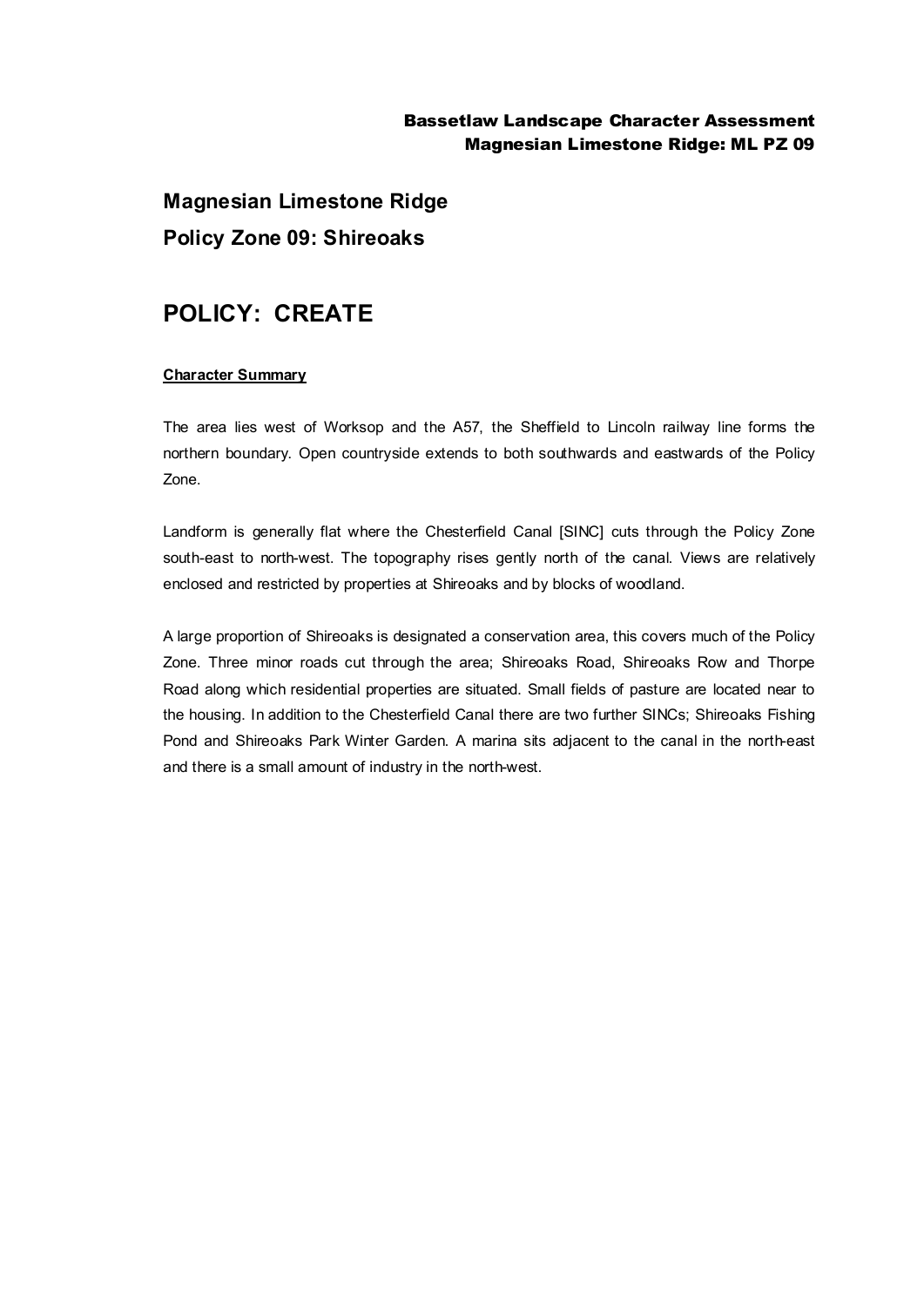## **Magnesian Limestone Ridge – Policy Zone 09: Shireoaks**

| <b>PHOTOGRAPH</b>                                                                                                                                                                                                                                                                                                                                                                                                                                                                                                                                                                                                                                                           | <b>CONTEXT</b>                                                   |                                         |                                           |                              |
|-----------------------------------------------------------------------------------------------------------------------------------------------------------------------------------------------------------------------------------------------------------------------------------------------------------------------------------------------------------------------------------------------------------------------------------------------------------------------------------------------------------------------------------------------------------------------------------------------------------------------------------------------------------------------------|------------------------------------------------------------------|-----------------------------------------|-------------------------------------------|------------------------------|
| <b>Hind</b><br><b>RKE</b>                                                                                                                                                                                                                                                                                                                                                                                                                                                                                                                                                                                                                                                   | Policy Zone: ML PZ 09<br>Land Cover Parcel[s]: ML12<br>Condition |                                         |                                           |                              |
|                                                                                                                                                                                                                                                                                                                                                                                                                                                                                                                                                                                                                                                                             | Good                                                             | <b>REINFORCE</b>                        | <b>CONSERVE &amp;</b><br><b>REINFORCE</b> | <b>CONSERVE</b>              |
|                                                                                                                                                                                                                                                                                                                                                                                                                                                                                                                                                                                                                                                                             | Moderate                                                         | <b>CREATE &amp;</b><br><b>REINFORCE</b> | CONSERVE &<br>CREATE                      | CONSERVE &<br><b>RESTORE</b> |
|                                                                                                                                                                                                                                                                                                                                                                                                                                                                                                                                                                                                                                                                             | Poor                                                             | <b>CREATE</b>                           | <b>RESTORE &amp;</b><br>CREATE            | <b>RESTORE</b>               |
| <b>CHARACTERISTIC FEATURES</b>                                                                                                                                                                                                                                                                                                                                                                                                                                                                                                                                                                                                                                              |                                                                  |                                         |                                           |                              |
| Built development - Shireoaks village [conservation area].<br>Chesterfield Canal [SINC] and associated marina.<br>Water bodies including Shireoaks Fishing Pond and Shireoaks Park Winter Garden<br>$\bullet$<br>[SINCs] and associated woodland planting.<br>Fragmented tree cover.                                                                                                                                                                                                                                                                                                                                                                                        |                                                                  | Low                                     | Moderate<br>Sensitivity                   | High                         |
| <b>LANDSCAPE ANALYSIS</b>                                                                                                                                                                                                                                                                                                                                                                                                                                                                                                                                                                                                                                                   | <b>SUMMARY OF ANALYSIS</b>                                       |                                         |                                           |                              |
| <b>Condition</b>                                                                                                                                                                                                                                                                                                                                                                                                                                                                                                                                                                                                                                                            | <b>Condition</b>                                                 |                                         |                                           | Poor                         |
| The landscape condition has been assessed as poor. There is an incoherent pattern of<br>elements with some detracting features, including a marina, industrial units and a railway.<br>Overall this equates to an area that is visually interrupted.                                                                                                                                                                                                                                                                                                                                                                                                                        | Pattern of Elements:<br>Detracting Features:                     |                                         | Incoherent<br>Some                        |                              |
| The major land use is housing and built elements comprising the canal, marina, in the north-<br>east, and small scale industry in the north-west. A small amount of pasture is evident near to<br>residential areas and is typically bounded by post and wire fencing, hedgerows are almost<br>absent. Village buildings are a mix of vernacular, stone and red brick construction, and non-<br>vernacular which is mostly more recent development. Several buildings at the historic core of<br>Shireoaks are listed, including the church and village hall. Much of the Policy Zone lies within<br>a conservation area The overall cultural integrity is variable.        | Visual Unity:                                                    |                                         | Interrupted                               |                              |
|                                                                                                                                                                                                                                                                                                                                                                                                                                                                                                                                                                                                                                                                             |                                                                  | Ecological Integrity:<br>Moderate       |                                           |                              |
|                                                                                                                                                                                                                                                                                                                                                                                                                                                                                                                                                                                                                                                                             | Cultural Integrity:<br>Functional Integrity:                     |                                         | Variable<br>Coherent                      |                              |
| There are three SINCs within the Policy Zone; Chesterfield Canal, Shireoaks Fishing Pond<br>and Shireoaks Park Winter Garden [channels and pools with woodland]. Tree cover is<br>relatively low and fragmented, woodland clumps occur throughout the Policy Zone and are<br>often associated with water bodies. A belt of deciduous woodland follows the canal corridor,<br>there is also young plantation adjacent to the railway in the east. The ecological integrity is<br>moderate which gives a coherent habitat for wildlife/functional integrity. A visually<br>interrupted area with a coherent functional integrity gives a poor landscape condition<br>overall. |                                                                  |                                         |                                           |                              |
| <b>Sensitivity</b>                                                                                                                                                                                                                                                                                                                                                                                                                                                                                                                                                                                                                                                          | <b>Sensitivity</b>                                               |                                         |                                           | Low                          |
| Features which give the area local distinctiveness are <b>characteristic</b> of the Magnesian<br>Limestone region and the continuity/time depth is <b>historic</b> [post 1600] giving a <b>moderate</b><br>sense of place.<br>Low visibility is afforded since views are limited by settlement, which occurs throughout the<br>Policy Zone, and a significant change in landform to the east of the area. The topography of<br>the area is apparent. A moderate sense of place combined with low visibility creates low<br>landscape sensitivity overall.                                                                                                                   | Distinctiveness:                                                 |                                         | Characteristic                            |                              |
|                                                                                                                                                                                                                                                                                                                                                                                                                                                                                                                                                                                                                                                                             | Continuity:                                                      |                                         | Historic                                  |                              |
|                                                                                                                                                                                                                                                                                                                                                                                                                                                                                                                                                                                                                                                                             | Sense of Place:                                                  |                                         | Moderate                                  |                              |
|                                                                                                                                                                                                                                                                                                                                                                                                                                                                                                                                                                                                                                                                             | Landform:<br><b>Extent of Tree Cover</b>                         |                                         | Apparent<br>Enclosed                      |                              |
|                                                                                                                                                                                                                                                                                                                                                                                                                                                                                                                                                                                                                                                                             | Visibility:                                                      |                                         | Low                                       |                              |
| <b>LANDSCAPE ACTIONS</b>                                                                                                                                                                                                                                                                                                                                                                                                                                                                                                                                                                                                                                                    |                                                                  |                                         |                                           |                              |
| Create<br>Landscape Features<br>Create new hedgerows and restore existing, seek opportunities to recreate the historic field pattern where feasible.<br>tree equational leadership a planting conorgilistic exacts increased vigual upits and connectivity compatible Deliou Zano                                                                                                                                                                                                                                                                                                                                                                                           |                                                                  |                                         |                                           |                              |

- · Enhance tree cover and landscape planting generally to **create** increased visual unity and connectivity across the Policy Zone.
- · Conserve the character, setting and biodiversity of the Chesterfield Canal corridor and other SINCs, **create** ecological enhancements where appropriate.

*Built Features*

- · **Create** small scale woodland and tree planting to contain and soften built development, preferably in advance of construction.
- · Conserve the historic character of Shireoaks, **create** new small scale development that is sympathetic to both its character and setting.
- · Conserve historic field pattern by containing new development within historic enclosed boundaries.
- · Conserve the architectural features of the Chesterfield Canal.